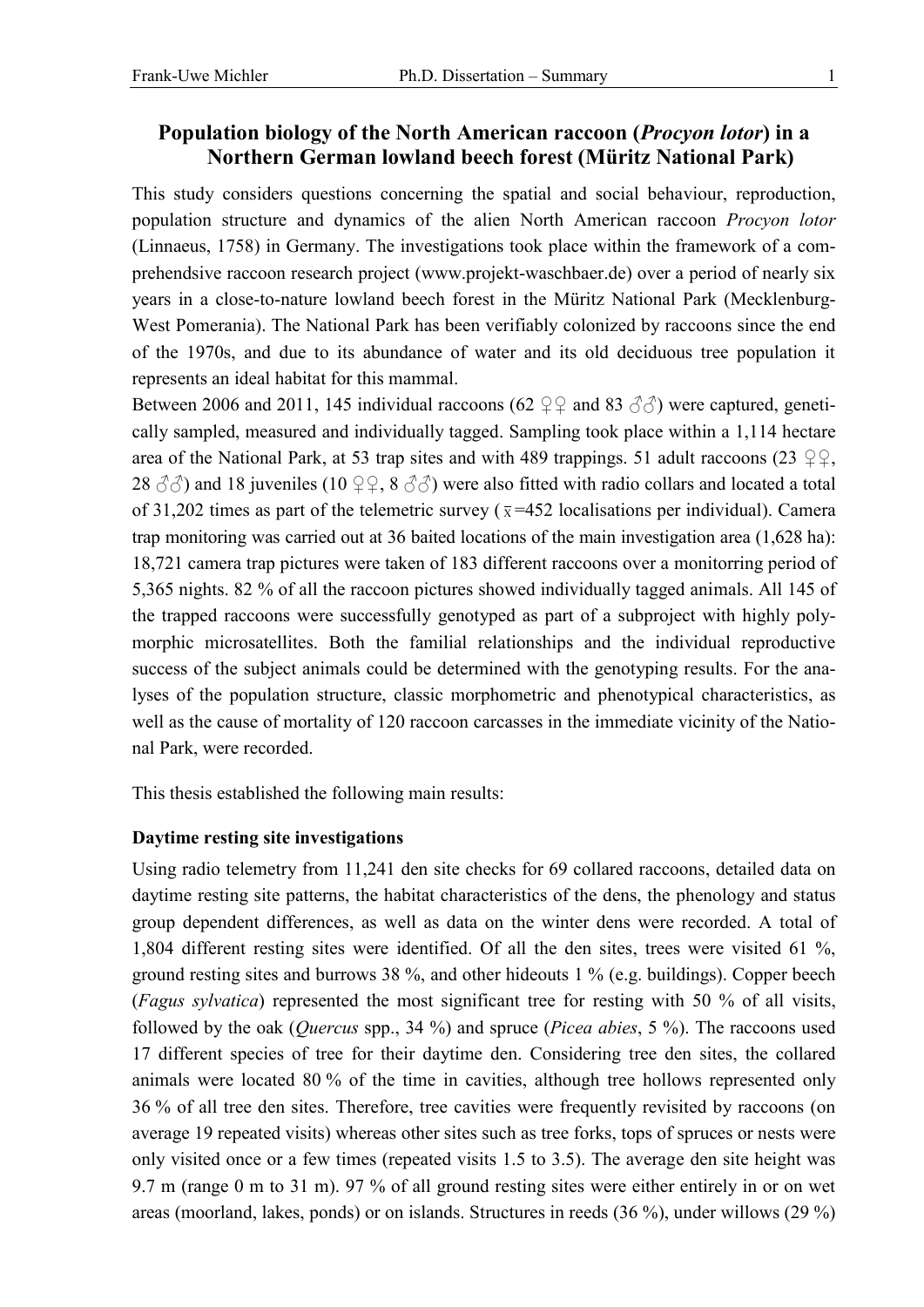and on or in hummocks (10 %) played the most important role. Hideouts on the ground were chosen by the raccoons particularly during the summer (56 % of all den site visits) and autumn (67 %), while tree den sites tended to be chosen in the winter (79 %) and spring (80 %). An average raccoon in the Müritz National Park used between 40 and 80 different daytime resting sites in one year. Each year 20 to 60 new hideouts were added meaning that a 5 year old animal will have slept in 150 to 300 different daytime resting sites. The animals investigated were located in winter on a total of 1,686 days in 25 different winter dens. The dens comprised 17 trees (9 beech, 8 oak) and 7 burrows and/or in a hummock. In 68 % of cases, several collared animals (2-5 raccoons) shared the winter dens. The longest uninterrupted documented use of a winter den by a collared animal was 84 days.

### **Home Ranges**

After the increment plot analyses, 26 valid total datasets, 95 valid annual datasets, and 377 valid seasonal datasets were available. The area calculation was done according to 95 % fixed kernel estimation (WORTON 1989). The size of the total ranges of 26 raccoons observed over several years (observational period 569 to 1,947 days) was on average 1,063±520 hectares for males and 529±282 hectares for females. Established males covered in one year an annual range of 583±264 hectares on average as compared to 309±181 hectares for the adult females. Thus the range areas of the adult males were significantly larger than those of the adult females. Juvenile raccoons also used considerably smaller range areas ( $\bar{x}$ =261±142 hectares). Extreme annual range areas of up to 3,824 hectares were determined for adult males that were not resident (floaters). The areas covered in a season by the collared raccoons (adult males:  $\bar{x}$ =390 hectares, adult females:  $\bar{x}$ =171 hectares) were on average 60 % of the range areas covered annually, meaning that they were significantly smaller. The size of the winter ranges correlated clearly with the weather conditions. In the cold and very snowy winter of 2009/10, the adult raccoons covered average areas of only 59 hectares ( $\Im \Im$ ) and 41 hectares ( $\Im \Im$ ), whereas there was hardly a difference in the winter ranges in the mild winter of 2006/07 with an average of 525 hectares ( $\Diamond$  $\Diamond$ ) and 168 hectares ( $\Diamond$  $\Diamond$ ) compared to the summer ranges.

## **Activity rhythm**

The assessed raccoons in the Müritz National Park showed a predominantly nocturnal behaviour. 97 % of all localisations in which the animals investigated showed locomotive activity were during the night (n=16,892 localisations). Diurnal activity was particularly observed in summer: The raccoons were active for 14 % of all daytime localisations ( $\partial \hat{\beta}$ : 4 %,  $\varphi \varphi$ : 21 %). Mothers with cubs particularly demonstrated daytime active range behaviour with 27 % of all daytime localisations. Especially during littering phases, many females demonstrated exceptionally cathemeral behaviour in which the raccoons were predominantly active in protected habitat structures such as fens or reed beds during the daytime. During the short summer nights, the animals demonstrated locomotive behaviour for 99 % of all night localisations, whereas the value dropped to 73 % in the winter. During snowy phases, raccoons were fully immobile in their winter dens for up to several weeks at a time (dormancy).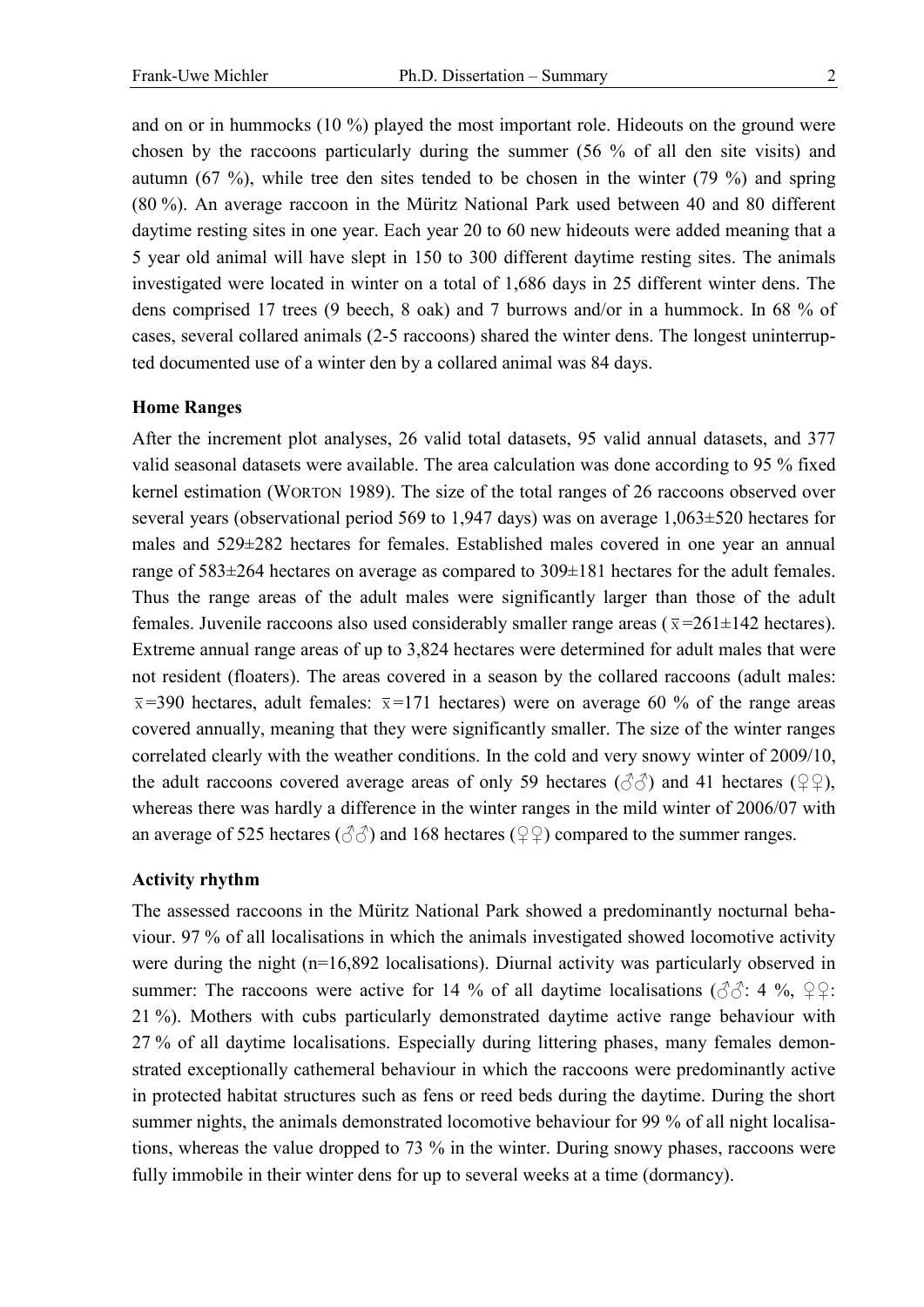## **Dispersal patterns**

The analyses of dispersal behaviour in juvenile raccoons (natal dispersal) were performed based on 35 males and 55 females captured and tagged verifiably within their natal territory. The results revealed marked intersexual differences in dispersal behaviour. While all the males left the natal territory (male-biased natal dispersal), all female offspring remained in the immediate vicinity of their own natal territory (female-biased natal philopatry). The average dispersal distance (linear distance) was 42 km (range 3 km to 285 km) for males and only 922 m (range 64 m to 3.479 m) for females. The documented maximal distance of 285 km is the longest dispersal distance that has ever been published for raccoons. The collared male left his natal territory at an age of 7 ½ months and covered a calculated total distance of over 1,600 km in 112 days.

The males dispersed in all directions, with no specific direction being preferred or avoided. The average emigration age for the males was 10 months (5-27 months), and the main dispersal times occurred in autumn (40 %) and spring (32 %). The dispersal period lasted on average 3.8 months. The subsequent main immigration period started in the spring during the transition from the first to the second year of life and lasted as far as into the autumn of the second year of life. With the collared juveniles, the immediate dispersal behaviour could be observed over several weeks. The documented dispersal of three adult males from a previously established home range (adult dispersal) was an anomaly.

#### **Social organisation**

The raccoons' social behaviour was studied using static (overlap) and nonparametric dynamic interaction analyses (Jacobs index). Characteristic socioethological patterns were seen within maternal families, between adult females from individual matrilines, as well as within malesocial-groups. The development of eleven maternal families was continuously documented from parturition (natal territory phase) through adolescence (juvenile stage, incipient dissolution of familial bonds, dispersion, establishing) up to the first reproduction of their own young (parenthood analyses). The splitting of the families in the Müritz National Park began, at the earliest, after five months in September and continued in some families until the next reproduction period in March. A strictly female-biased natal philopatry led to the formation of widely spread matrilineal groups, which demonstrated highly static overlapping due to favourable resources. The intrasexual interactions were evident through the communal use of different requisites such as daytime resting sites, food sources and winter dens. However, females did not engage in closer social connections with each other (neutral dynamic interaction behaviour). This resource-oriented spatial behaviour corresponded to a characteristic fission-fusion social system. Presumably due to the clumped spatial distribution of the adult females (female aggregations), male coalitions comprising two (dual coalition) or more adult males (up to  $5 \triangleq$  group coalitions) formed regularly in the study area. The partners in dual coalitions (male dyads) demonstrated very high static (mean overlapping value  $92\pm10\%$ ) and dynamic interaction values (Jacobs indices: 0.81-1.00), remaining together on average for 10.5±4.0 months (7-22 months). In contrast, adjacent adult males demonstrated neutral interaction behaviour.

This study investigated, for the first time, the molecular biologically documented individual reproductive success of an adult male in conjunction with his affiliation to a male coalition.